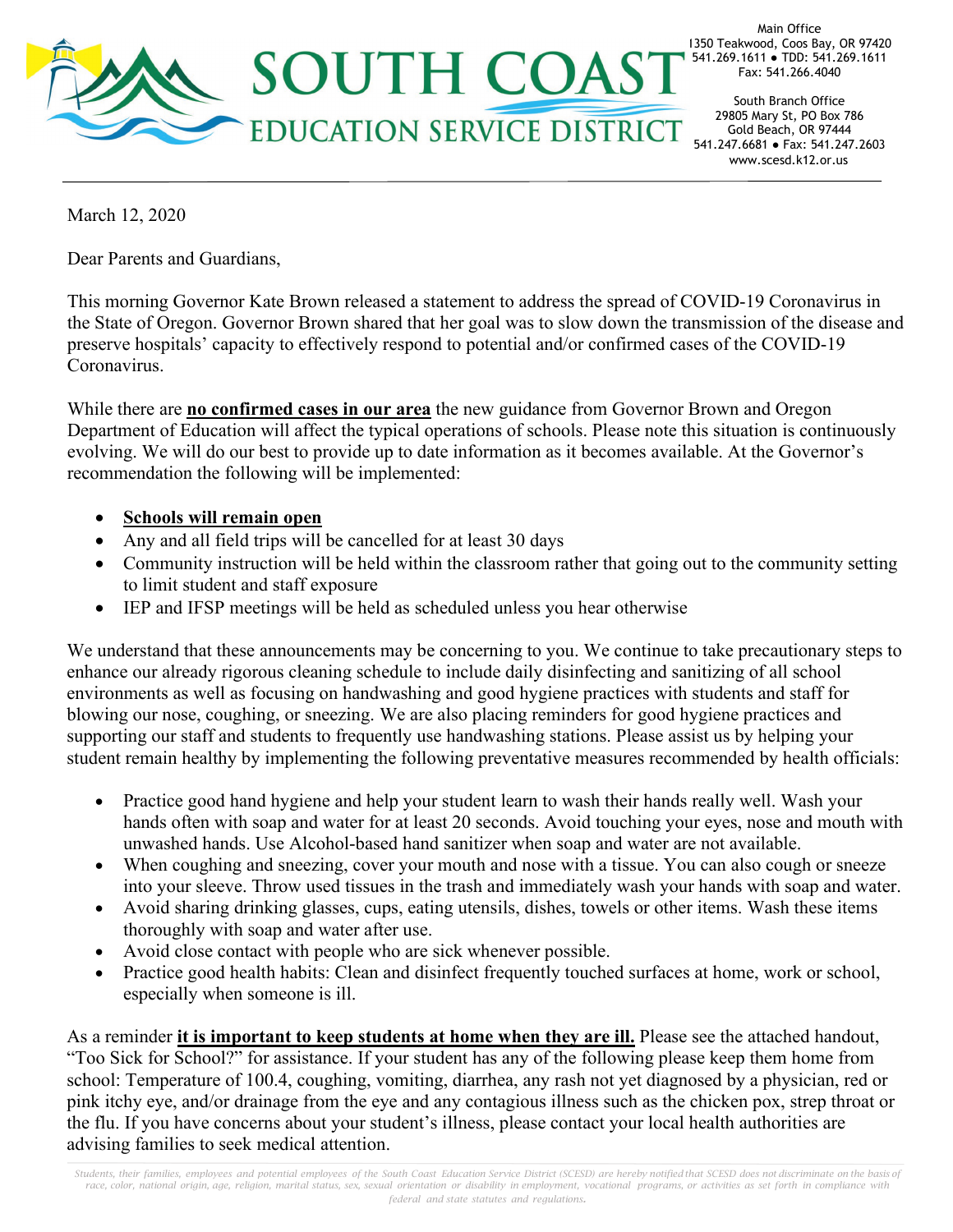We encourage you to continue to **send your student to school if they are healthy**. Should you decide to keep your student at home please call the office to report the absence and develop a plan to ensure you student stays on track with their learning.

For more information on the COVID-19 Coronavirus you may find the following resources helpful:

- County Health Departments of Coos, Curry and Douglas counties
- Oregon Department of Education: [https://www.oregon.gov/ode/students-and](https://www.oregon.gov/ode/students-and-family/healthsafety/Pages/COVID19.aspx)[family/healthsafety/Pages/COVID19.aspx](https://www.oregon.gov/ode/students-and-family/healthsafety/Pages/COVID19.aspx)
- Oregon Health Authority: [healthoregon.org/coronavirus](https://lnks.gd/l/eyJhbGciOiJIUzI1NiJ9.eyJidWxsZXRpbl9saW5rX2lkIjoxMDIsInVyaSI6ImJwMjpjbGljayIsImJ1bGxldGluX2lkIjoiMjAyMDAyMjkuMTc5ODcwMDEiLCJ1cmwiOiJodHRwOi8vaGVhbHRob3JlZ29uLm9yZy9jb3JvbmF2aXJ1cyJ9.P7BvLBTTVibMDiIYM7H09QQAzaeMl8FCjqLS6kOINrE/br/755502655)
- Centers for Disease Control (CDC):<https://www.cdc.gov/coronavirus/2019-ncov/index.html>

We know you will likely have many questions and we will attempt to answer some of them below. Please know that we are doing everything we can to keep our students and staff healthy and safe. Thank you for your partnership in that effort.

If you have any questions or concerns please reach out to the program administrator of the program of which your student attends.

Respectfully,

Kathleen Flangy

Kathleen Stauff 541-266-3939 [kathleens@scesd.k12.or.us](mailto:kathleens@scesd.k12.or.us)

# **Frequently-Asked Questions**

# **Q. How is COVID-19 Spread and what are the symptoms?**

A. Although the exact mechanisms of transmission are not fully known, other coronaviruses spread from an infected person to others through:

- the air by coughing and sneezing
- close personal contact, such as touching or shaking hands
- touching an object or surface with the virus on it, then touching your mouth, nose, or eyes

Infected people have experienced a range of illness, from mild (similar to a common cold) to severe pneumonia that requires hospitalization. So far, deaths have been reported mainly in older adults who had other health conditions.

People who have been diagnosed with COVID-19 have reported symptoms that may appear in as few as 2 days or as long as 14 days after exposure to the virus:

- fever
- cough
- difficulty breathing